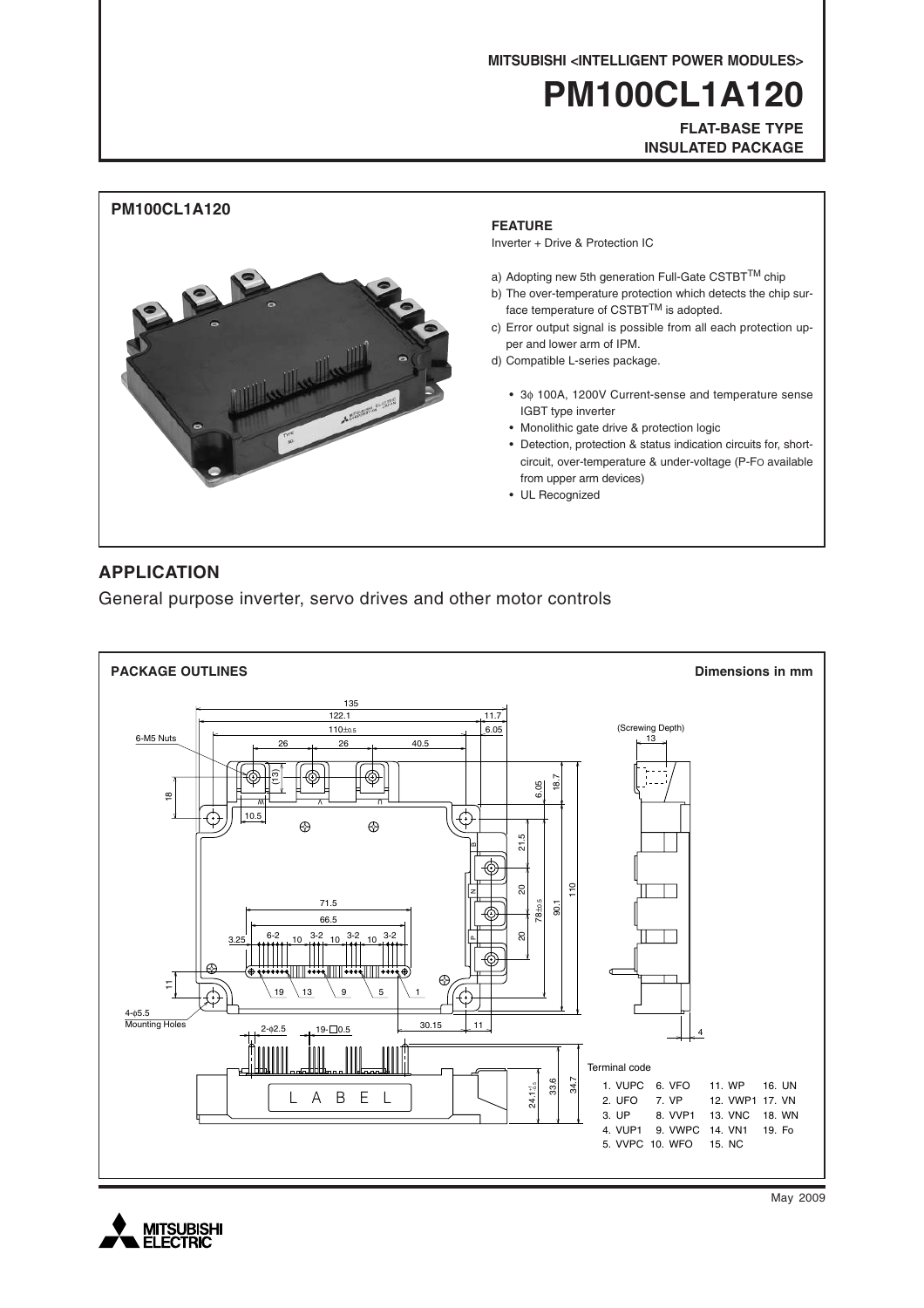#### **FLAT-BASE TYPE INSULATED PACKAGE**



#### **MAXIMUM RATINGS** (T<sub>j</sub> = 25°C, unless otherwise noted) **INVERTER PART**

| Symbol      | Parameter                    | Condition                      | Ratings         | Unit        |
|-------------|------------------------------|--------------------------------|-----------------|-------------|
| <b>VCES</b> | Collector-Emitter Voltage    | $VD = 15V$ . $VCIN = 15V$      | 1200            |             |
| ±IC         | <b>Collector Current</b>     | $TC = 25^{\circ}C$<br>(Note-1) | 100             | A           |
| ±ICP        | Collector Current (Peak)     | $TC = 25^{\circ}C$             | 200             | A           |
| <b>Pc</b>   | <b>Collector Dissipation</b> | (Note-1<br>$TC = 25^{\circ}C$  | 657             | W           |
|             | Junction Temperature         |                                | $-20 \sim +150$ | $^{\circ}C$ |

\*: TC measurement point is just under the chip.

#### **CONTROL PART**

| Symbol      | Parameter                          | Condition                                                      | Ratings | Unit          |
|-------------|------------------------------------|----------------------------------------------------------------|---------|---------------|
| <b>VD</b>   | Supply Voltage                     | Applied between: VUP1-VUPC, VVP1-VVPC<br>VWP1-VWPC, VN1-VNC    | 20      | $\mathcal{U}$ |
| <b>VCIN</b> | Input Voltage                      | Applied between: UP-VUPC, VP-VVPC, WP-VWPC<br>UN . VN . WN-VNC | 20      | $\mathsf{V}$  |
| <b>VFO</b>  | <b>Fault Output Supply Voltage</b> | Applied between: UFO-VUPC, VFO-VVPC, WFO-VWPC<br>FO-VNC        | 20      |               |
| <b>IFO</b>  | <b>Fault Output Current</b>        | Sink current at UFO, VFO, WFO, FO terminals                    | 20      | mA            |

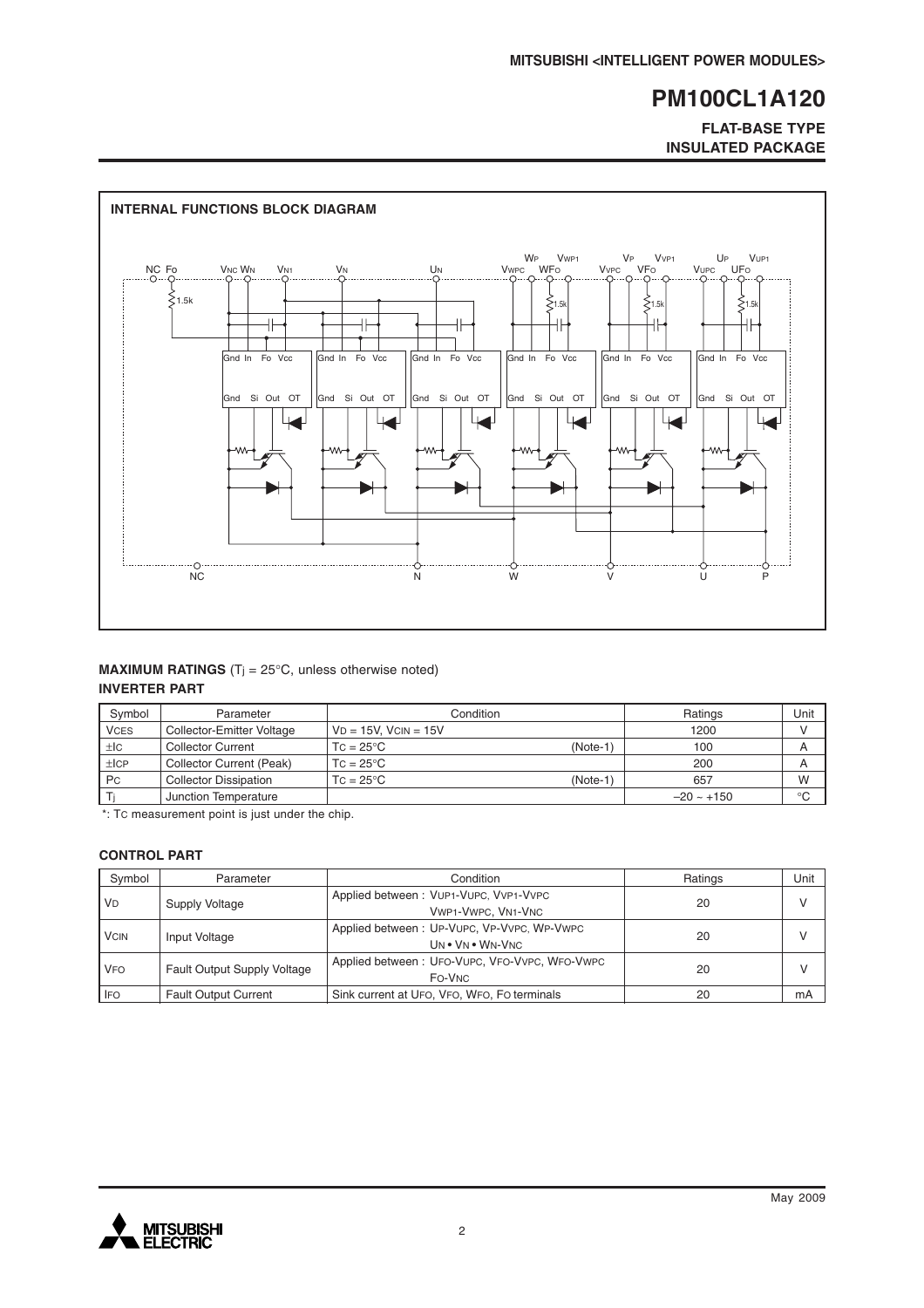#### **FLAT-BASE TYPE INSULATED PACKAGE**

#### **TOTAL SYSTEM**

| Symbol     | Parameter                         | Condition                                                         | Ratings         | Unit |
|------------|-----------------------------------|-------------------------------------------------------------------|-----------------|------|
| VCC(PROT)  | Supply Voltage Protected by<br>SC | $VD = 13.5 - 16.5V$<br>Inverter Part, $T_i = +125^{\circ}C$ Start | 800             |      |
| VCC(surge) | Supply Voltage (Surge)            | Applied between: P-N, Surge value                                 | 1000            |      |
| Tstg       | Storage Temperature               |                                                                   | $-40 \sim +125$ | °C   |
| Viso       | <b>Isolation Voltage</b>          | 60Hz, Sinusoidal, Charged part to Base, AC 1 min.                 | 2500            | Vmms |

#### **THERMAL RESISTANCES**

57.0

 $\overline{Y}$ 

|                     |                                   | Condition                          |            |      |      |       |                    |
|---------------------|-----------------------------------|------------------------------------|------------|------|------|-------|--------------------|
| Symbol<br>Parameter |                                   |                                    |            | Min. | Typ. | Max.  | Unit               |
| $Rth(i-c)Q$         | Junction to case Thermal          | Inverter IGBT part (per 1 element) | $(Note-1)$ |      |      | 0.19  |                    |
| $Rth(i-c)F$         | Resistances                       | Inverter FWDi part (per 1 element) | $(Note-1)$ |      |      | 0.31  | $\rm ^{\circ}$ C/W |
| $Rth(c-f)$          | <b>Contact Thermal Resistance</b> | Case to fin, (per 1 module)        |            |      |      |       |                    |
|                     |                                   | Thermal grease applied             | $(Note-1)$ |      |      | 0.023 |                    |

 $*$  If you use this value, Rth(f-a) should be measured just under the chips.

| (unit:mm)<br>(Note-1) Tc (under the chip) measurement point is below. |             |        |      |             |      |                           |      |      |        |        |             |  |
|-----------------------------------------------------------------------|-------------|--------|------|-------------|------|---------------------------|------|------|--------|--------|-------------|--|
| arm                                                                   |             | UΡ     |      | VP          |      | <b>WP</b>                 |      | UN   |        | VN     | <b>WN</b>   |  |
| l axis                                                                | <b>IGBT</b> | FWDi l |      | IGBT   FWDi |      | IGBT   FWDi   IGBT   FWDi |      |      | IGBT I | FWDi l | IGBT   FWDi |  |
|                                                                       | 24.5        | 24.5   | 58.0 | 58.0        | 88.0 | 88.0                      | 39.0 | 39.0 | 72.5   | 72.5   | 102.5 102.5 |  |

46.6 57.0 46.6 57.0 46.6



 $\overline{28.4}$ 

 $38.8$ 

28.4

38.8

(unit : mm)

38.8

28.4

#### **ELECTRICAL CHARACTERISTICS** (Tj = 25°C, unless otherwise noted) **INVERTER PART**

|                |                                     | Condition                                    |          |                      | Limits |      |      | Unit |
|----------------|-------------------------------------|----------------------------------------------|----------|----------------------|--------|------|------|------|
| Symbol         | Parameter                           |                                              |          |                      |        | Typ. | Max. |      |
|                | <b>Collector-Emitter Saturation</b> | $VD = 15V$ , $IC = 100A$                     |          | $Ti = 25^{\circ}C$   |        | 1.65 | 2.15 |      |
| VCE(sat)       | Voltage                             | $VCN = 0V$ , Pulsed                          | (Fig. 1) | $T_i = 125^{\circ}C$ |        | 1.85 | 2.35 | V    |
| <b>VEC</b>     | <b>FWDi Forward Voltage</b>         | $-IC = 100A$ , $VD = 15V$ , $VCIN = 15V$     |          | (Fig. 2)             |        | 2.3  | 3.3  | v    |
| ton            |                                     |                                              |          |                      | 0.3    | 0.8  | 2.0  |      |
| $\mathsf{trr}$ |                                     | $VD = 15V$ , $VCIN = OV \leftrightarrow 15V$ |          |                      |        | 0.3  | 0.8  |      |
| $tc($ on)      | <b>Switching Time</b>               | $Vcc = 600V$ , $lc = 100A$                   |          |                      |        | 0.4  | 1.0  | us   |
| toff           |                                     | $T_i = 125^{\circ}C$                         |          |                      |        | 1.2  | 2.8  |      |
| tc(off)        |                                     | Inductive Load                               |          | (Fig. 3, 4)          |        | 0.4  | 1.2  |      |
|                | Collector-Emitter Cutoff            |                                              |          | $T_i = 25^{\circ}C$  |        |      |      |      |
| <b>ICES</b>    | Current                             | $VCE = VCES$ , $VD = 15V$                    | (Fig. 5) | $T_i = 125^{\circ}C$ |        |      | 10   | mA   |

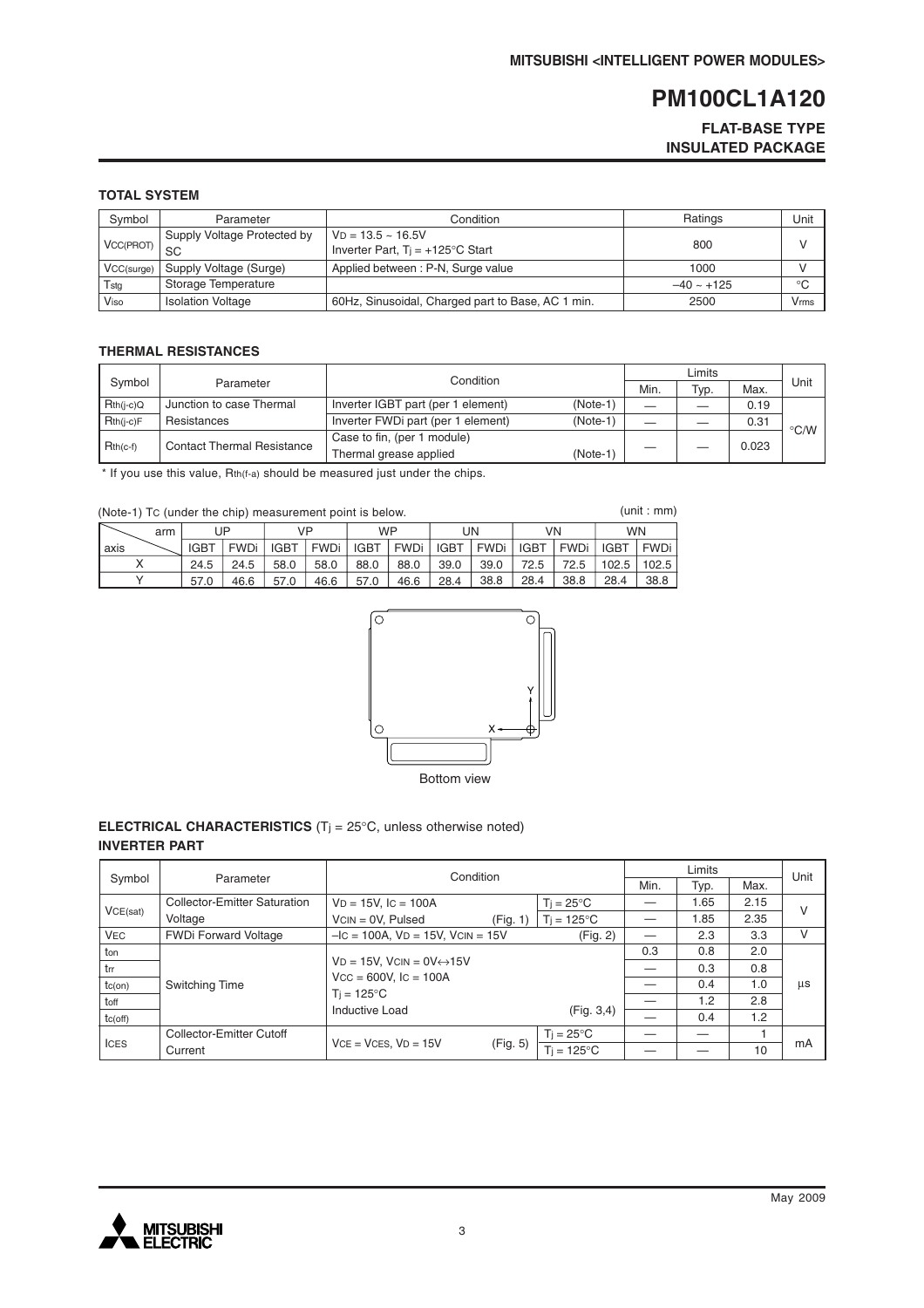#### **FLAT-BASE TYPE INSULATED PACKAGE**

#### **CONTROL PART**

| Symbol          | Parameter                                  | Condition                                  |                                      | Min. | Typ. | Max. | Unit         |
|-----------------|--------------------------------------------|--------------------------------------------|--------------------------------------|------|------|------|--------------|
| ID              | <b>Circuit Current</b>                     | $VD = 15V$ . $VCIN = 15V$                  | <b>VN<sub>1</sub>-V<sub>NC</sub></b> |      | 6    | 12   |              |
|                 |                                            |                                            | $V*P1-V*PC$                          |      | 2    | 4    | mA           |
| Vth(ON)         | Input ON Threshold Voltage                 | Applied between: UP-VUPC, VP-VVPC, WP-VWPC |                                      | 1.2  | 1.5  | 1.8  | $\vee$       |
| Vth(OFF)        | Input OFF Threshold Voltage                | UN . VN . WN-VNC                           |                                      | 1.7  | 2.0  | 2.3  |              |
| <b>SC</b>       | Short Circuit Trip Level                   | $-20 \le T_i \le 125^{\circ}$ C, VD = 15V  | (Fig. 3, 6)                          | 200  |      |      | A            |
| toff(SC)        | <b>Short Circuit Current Delay</b><br>Time | $VD = 15V$                                 | (Fig. 3, 6)                          |      | 0.2  |      | μs           |
| OT              | Over Temperature Protection                | Detect Temperature of IGBT chip            | Trip level                           | 135  |      |      | $^{\circ}$ C |
| OT(hys)         |                                            |                                            | <b>Hysteresis</b>                    |      | 20   |      |              |
| UV              | Supply Circuit Under-Voltage               | $-20 \leq T_i \leq 125^{\circ}C$           | <b>Trip level</b>                    | 11.5 | 12.0 | 12.5 | $\vee$       |
| UV <sub>r</sub> | Protection                                 |                                            | Reset level                          |      | 12.5 |      |              |
| IFO(H)          | <b>Fault Output Current</b>                | $VD = 15V$ , $VCIN = 15V$                  | $(Note-2)$                           |      |      | 0.01 | mA           |
| IFO(L)          |                                            |                                            |                                      |      | 10   | 15   |              |
| tFO             | Minimum Fault Output Pulse<br>Width        | $VD = 15V$                                 | $(Note-2)$                           | 1.0  | 1.8  |      | ms           |

(Note-2) Fault output is given only when the internal SC, OT & UV protections schemes of either upper or lower arm device operate to protect it.

#### **MECHANICAL RATINGS AND CHARACTERISTICS**

| Svmbol | Parameter       | Condition          | Min.      | Typ. | Max. | Unit    |             |
|--------|-----------------|--------------------|-----------|------|------|---------|-------------|
|        | Mounting torque | Mounting part      | screw: M5 | 2.5  | 3.0  | 3.5     | $N \cdot m$ |
|        |                 | Main terminal part | screw: M5 | 2.5  | 3.0  | 3.5     | $N \cdot m$ |
|        | Weight          |                    |           |      | 800  | —<br>__ |             |

#### **RECOMMENDED CONDITIONS FOR USE**

| Symbol     | Parameter                          | Condition                                                                        | Recommended value | Unit |
|------------|------------------------------------|----------------------------------------------------------------------------------|-------------------|------|
| <b>VCC</b> | Supply Voltage                     | Applied across P-N terminals                                                     | $\leq 800$        |      |
| <b>VD</b>  | <b>Control Supply Voltage</b>      | Applied between: VUP1-VUPC, VVP1-VVPC<br><b>VWP1-VWPC, VN1-VNC</b><br>$(Note-3)$ | $15.0 \pm 1.5$    |      |
| VCIN(ON)   | Input ON Voltage                   | Applied between: UP-VUPC, VP-VVPC, WP-VWPC                                       | $\leq 0.8$        |      |
| VCIN(OFF)  | Input OFF Voltage                  | UN . VN . WN-VNC                                                                 | $\geq 9.0$        |      |
| fPWM       | <b>PWM Input Frequency</b>         | Using Application Circuit of Fig. 8                                              | $\leq 20$         | kHz  |
| tdead      | Arm Shoot-through Blocking<br>Time | For IPM's each input signals<br>(Fig. 7)                                         | > 2.5             | μs   |

(Note-3) With ripple satisfying the following conditions: dv/dt swing ≤ ±5V/µs, Variation ≤ 2V peak to peak



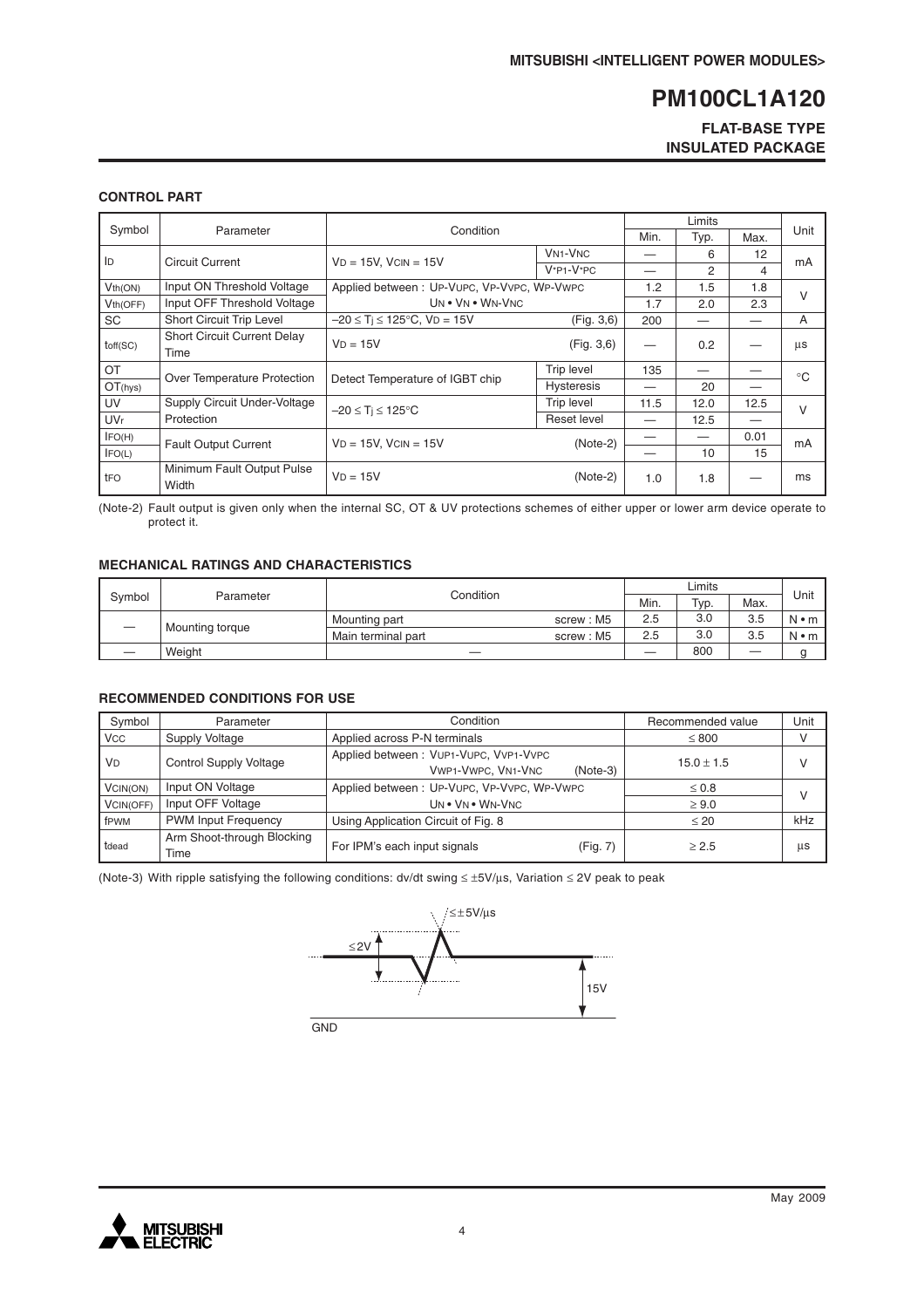#### **FLAT-BASE TYPE INSULATED PACKAGE**

#### **PRECAUTIONS FOR TESTING**

1. Before applying any control supply voltage (VD), the input terminals should be pulled up by resistors, etc. to their corresponding supply voltage and each input signal should be kept off state.

After this, the specified ON and OFF level setting for each input signal should be done.

2. When performing "SC" tests, the turn-off surge voltage spike at the corresponding protection operation should not be allowed to rise above VCES rating of the device.

(These test should not be done by using a curve tracer or its equivalent.)















1.5V: Input on threshold voltage Vth(on) typical value, 2V: Input off threshold voltage Vth(off) typical value

Fig. 7 Dead time measurement point example

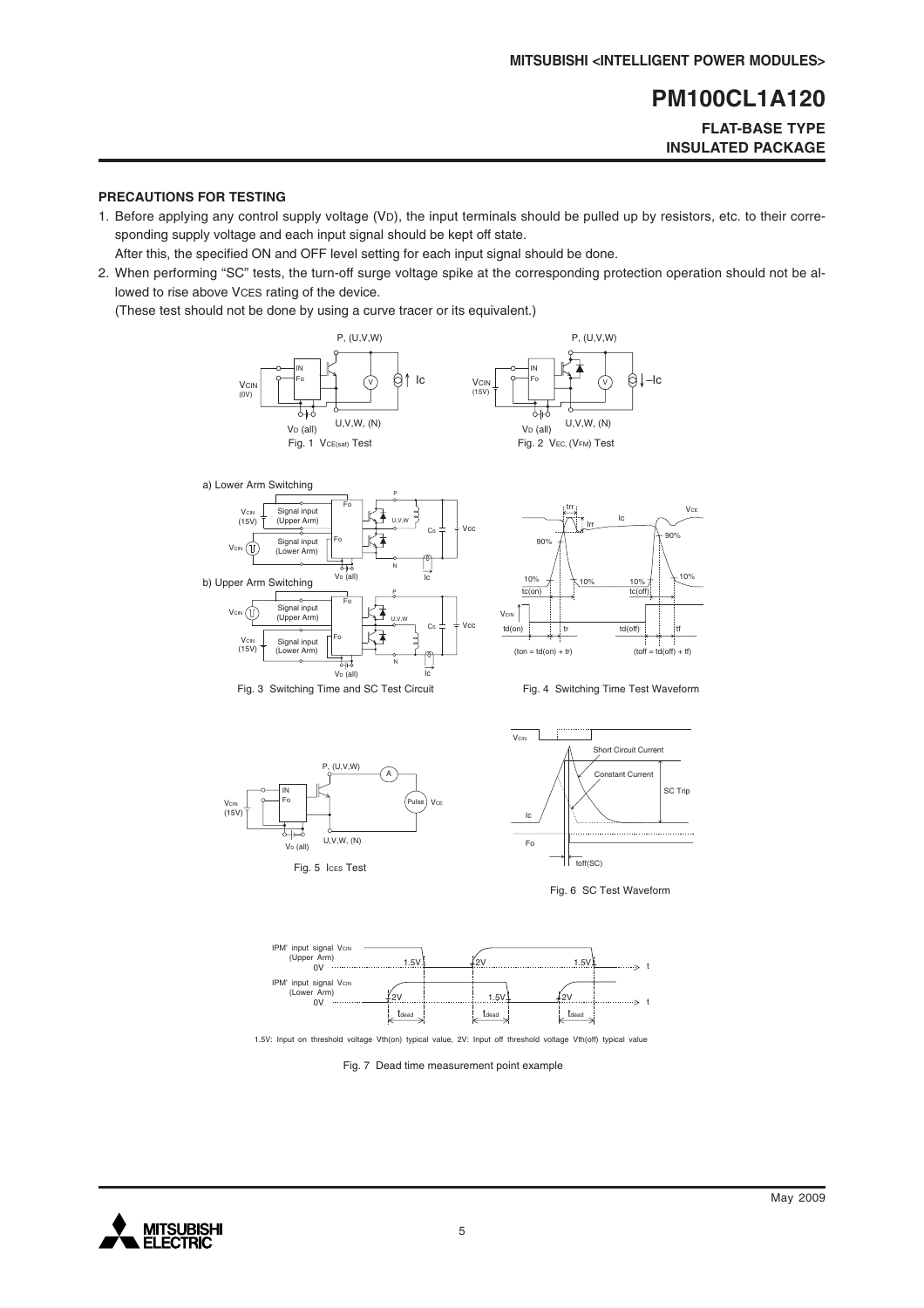**FLAT-BASE TYPE INSULATED PACKAGE**



Fig. 8 Application Example Circuit

#### **NOTES FOR STABLE AND SAFE OPERATION ;**

- •Design the PCB pattern to minimize wiring length between opto-coupler and IPM's input terminal, and also to minimize the stray capacity between the input and output wirings of opto-coupler.
- •Connect low impedance capacitor between the Vcc and GND terminal of each fast switching opto-coupler.
- •Fast switching opto-couplers: tPLH, tPHL <sup>≤</sup> 0.8µs, Use High CMR type.
- •Slow switching opto-coupler: CTR > 100%
- •Use 4 isolated control power supplies (VD). Also, care should be taken to minimize the instantaneous voltage charge of the power supply.
- •Make inductance of DC bus line as small as possible, and minimize surge voltage using snubber capacitor between P and N terminal.
- •Use line noise filter capacitor (ex. 4.7nF) between each input AC line and ground to reject common-mode noise from AC line and improve noise immunity of the system.

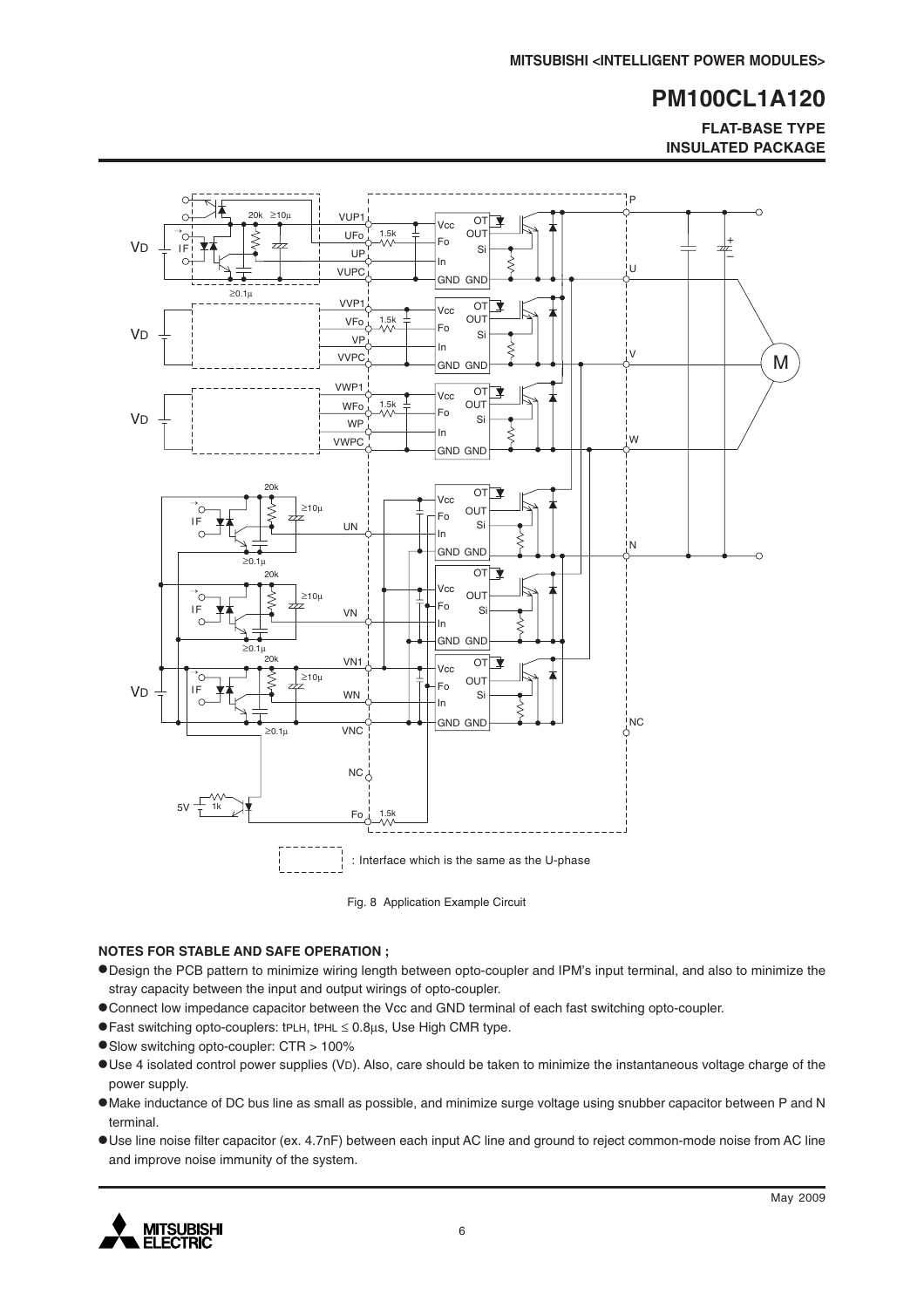#### **FLAT-BASE TYPE INSULATED PACKAGE**



COLLECTOR-EMITTER VOLTAGE VCE (V)



CONTROL POWER SUPPLY VOLTAGE VD (V)





COLLECTOR CURRENT IC (A)

**DIODE FORWARD CHARACTERISTICS**



EMITTER-COLLECTOR VOLTAGE VEC (V)

**SWITCHING TIME (tc(on), tc(off)) CHARACTERISTICS (TYPICAL)**



**MITSUBISHI ELECTRIC**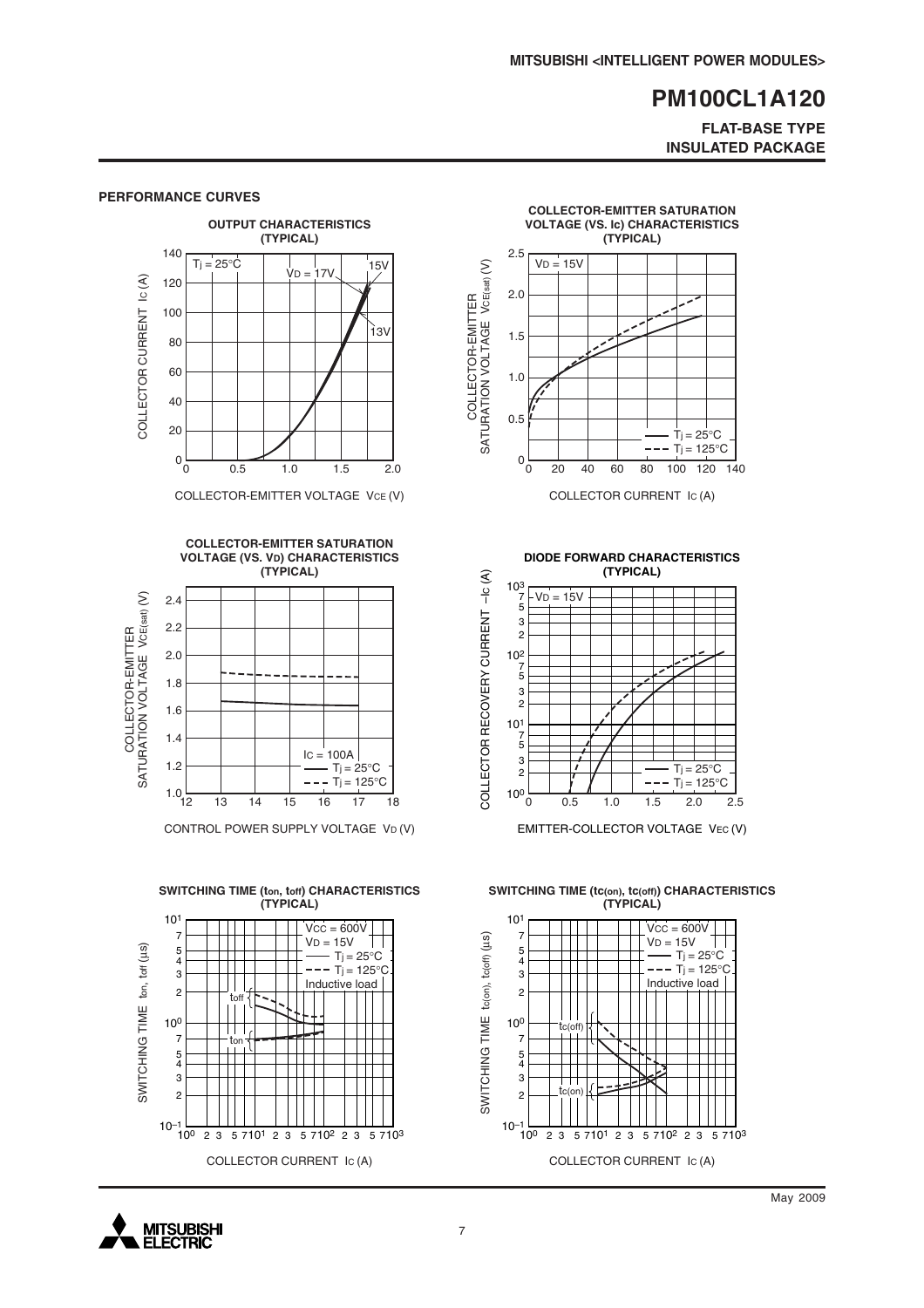**FLAT-BASE TYPE INSULATED PACKAGE**

10.0

5.0

trr

Irr

20.0

25.0

REVERSE RECOVERY CURRENT lrr (A)

REVERSE RECOVERY

15.0

30.0

35.0

40.0

45.0

50.0  $\hat{S}$ 

 $\sum_{i=1}^{n}$ 

CURRENT



**SWITCHING RECOVERY LOSS CHARACTERISTICS (TYPICAL)**



COLLECTOR REVERSE CURRENT –IC (A)





**DIODE REVERSE RECOVERY CHARACTERISTICS (TYPICAL)**

0.1 0.2 0.3 0.4 0.5 0.6 0.7 0.8 0.9 1.0

REVERSE RECOVERY TIME trr (µs)

REVERSE RECOVERY TIME

 $tr(\mu s)$ 

 $Vcc = 600V$  $V_D = 15V$  $-Tj = 25^{\circ}C$  $---$  T<sub>j</sub> = 125°C Inductive load  $\pm$ 

**ID VS. fc CHARACTERISTICS (TYPICAL)**



**SC TRIP LEVEL VS. Tj CHARACTERISTICS (TYPICAL)**